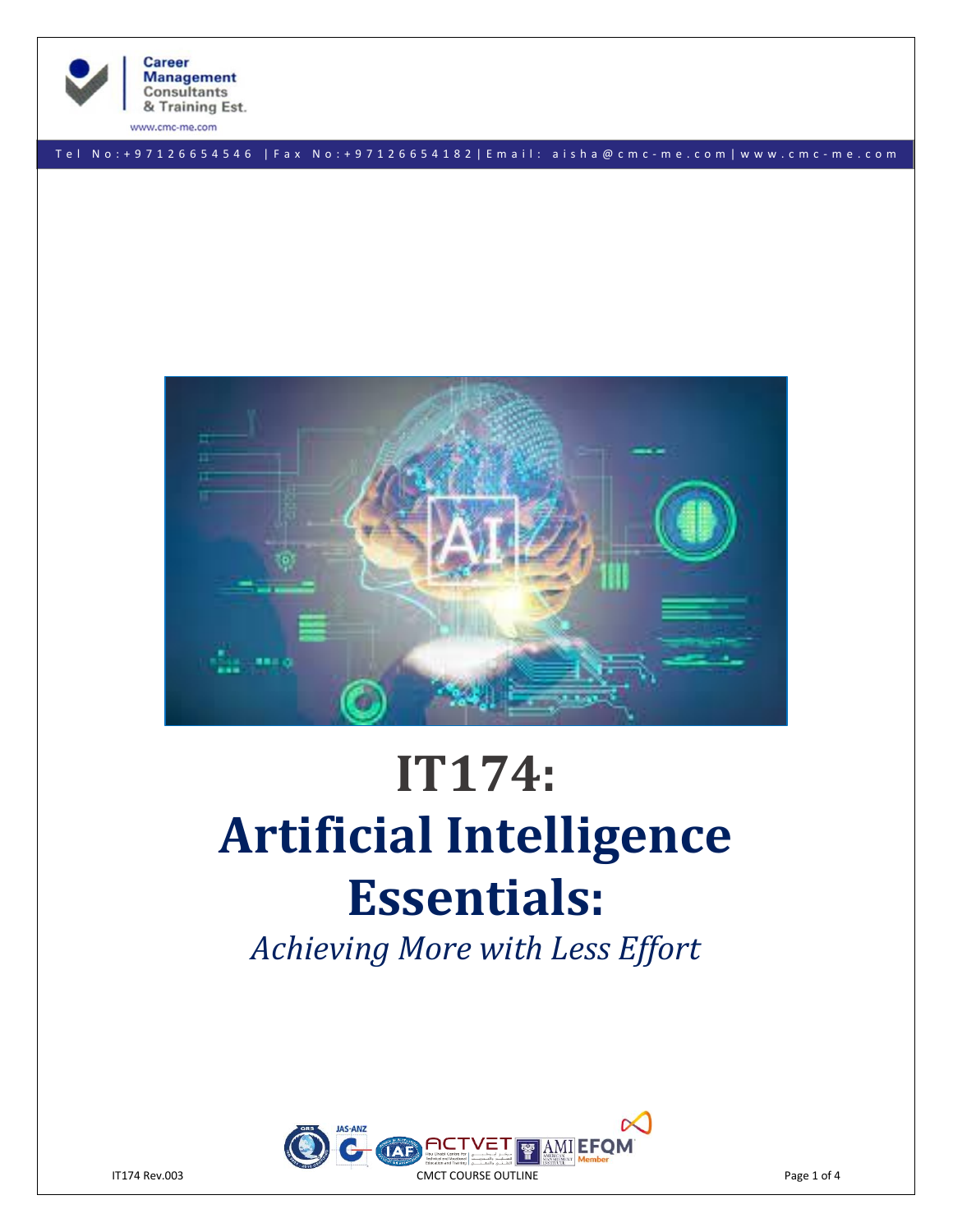

www.cmc-me.com

#### T e l N o : + 9 7 1 2 6 6 5 4 5 4 6 | F a x N o : + 9 7 1 2 6 6 5 4 1 8 2 | E m a i l : a i s h a @ c m c - m e . c o m | w w w . c m c - m e . c o m

# Training Description:

Artificial Intelligence is the ability to rationally act and think. Applied AI is achieved when one can think and act/react in daily business. Artificial Intelligence has invaded everywhere both in personal and business life. It achieves pleasing results without costing excess effort or money. It is a must now to know how wisely to manage business operations; and be able to deliver them in the most optimized and efficient fashion. In this course the essential concepts of artificial intelligence are being demonstrated as well as how and when to employee them.

This intensive training course has been designed to develop the insight of the participants on Artificial Intelligence. Participants will learn how to build Artificial Intelligence applications. The training modules will enable the participants to understand the theories of Artificial Intelligence and help them to understand how to solve real-world problems using a number of carefully chosen case studies.

## This training course will highpoint:

- $\triangleright$  Understanding the value of AI applications over other applications
- $\triangleright$  Learning how to analyze daily business problems and create Artificial Intelligence solutions
- $\triangleright$  Gaining a deeper understanding of the latest innovative technologies and apply them to business
- $\triangleright$  Knowing the success and failure factors in AI related projects

# Training Objectives:

#### By the end of the training, participants will be able to:

- $\checkmark$  Develop necessary AI
- $\checkmark$  Understand how to plan and analyze using logic
- $\checkmark$  Explain how to imitate human in clustering and classification
- $\checkmark$  Understand how to design a Machine Learning based applications
- ✓ Analysis and Design AI Applications

# Training Designed for:

This course is intended for Quality, Safety, Reliability and Security officers, Project Managers, Executive Managers, Marketing Managers, Instrumentation, process, systems, electrical and mechanical Engineers Finance, Budget-planner, Decision takers and Policy makers and those professionals who are interested in enhancing business, decision makers, marketing, finance, engineering and other competing technologies.

# Training Program:

#### *DAY ONE:*

- ❖ Pre-Test
- ❖ An Overview of Artificial Intelligence
	- Introduction to AI and Success Stories
	- Human Intelligence vs Artificial Intelligence
	- History of AI
	- Intelligent Agents and Their Roles
	- Limits of Artificial Intelligence
	- Intelligent Decision Making

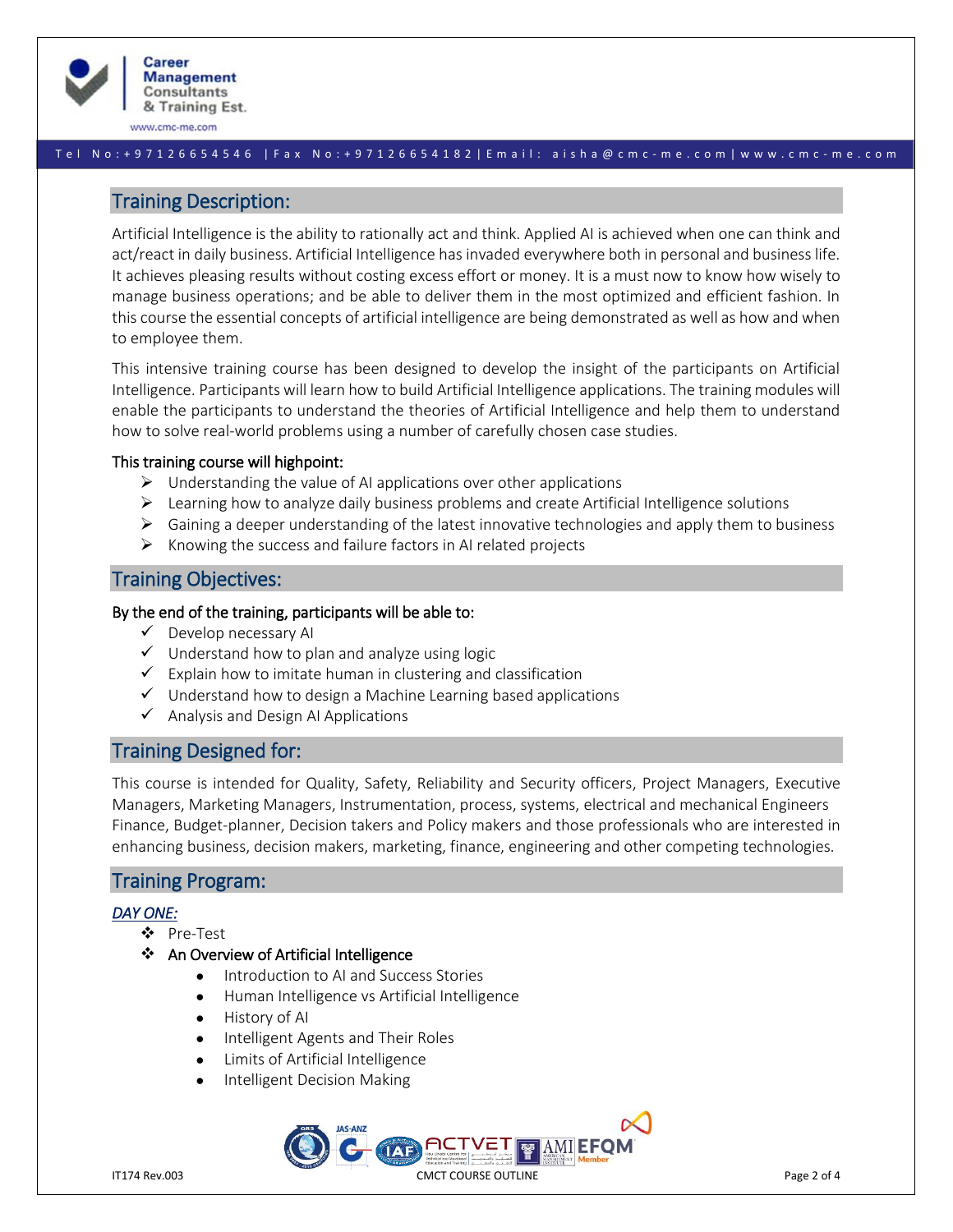

**Career Management Consultants** & Training Est.

www.cmc-me.com

#### T e l N o : + 9 7 1 2 6 6 5 4 5 4 6 | F a x N o : + 9 7 1 2 6 6 5 4 1 8 2 | E m a i l : a i s h a @ c m c - m e . c o m | w w w . c m c - m e . c o m

## *DAY TWO:*

## ❖ Intelligent Agents

- Introduction to Agents
- Different Types of Agents
- Knowledge-base and Data Base
- Logic Reasoning
- Unification
- Deduction Processes

## *DAY THREE:*

#### ❖ Machine Learning

- Supervised and Unsupervised Learning
- Classification and Clustering
- Artificial Neural Networks
- Learn by Examples
- Object Recognition
- Features and Classes

## *DAY FOUR:*

## ❖ Fuzzy Logic

- Introduction to Fuzzy Thinking
- Fuzziness vs Probability
- Fuzzy set and Fuzzy Rules
- Importance of Fuzzy logic
- Real example of Fuzzy Controllers
- Building a Tiny Machine Learning Application

## *DAY FIVE:*

#### ❖ Genetic Algorithm

- Overview of Genetic Algorithms
- The Need for Optimization, Maximization, and Minimization
- How GA Work and Evolve
- Genetic Algorithm Chromosomes, Genes, Selection, Mutation and Crossover
- Dimension to Use Genetic Algorithm
- Real Genetic Algorithm Examples to Optimize Business Processes
- ❖ Course Conclusion
- ❖ Final Examination and EVALUATION

## Training Requirement:

"Hand's on practical sessions, equipment and software will be applied during the course if required and as per the client's request."

This training course is available upon request in English or Arabic. Content, location and duration can be adapted to your specific wishes. It is therefore possible to focus on specific modules of the training course as per client's learning needs and objectives. Further, it should be forwarded to us a month prior to the course dates.